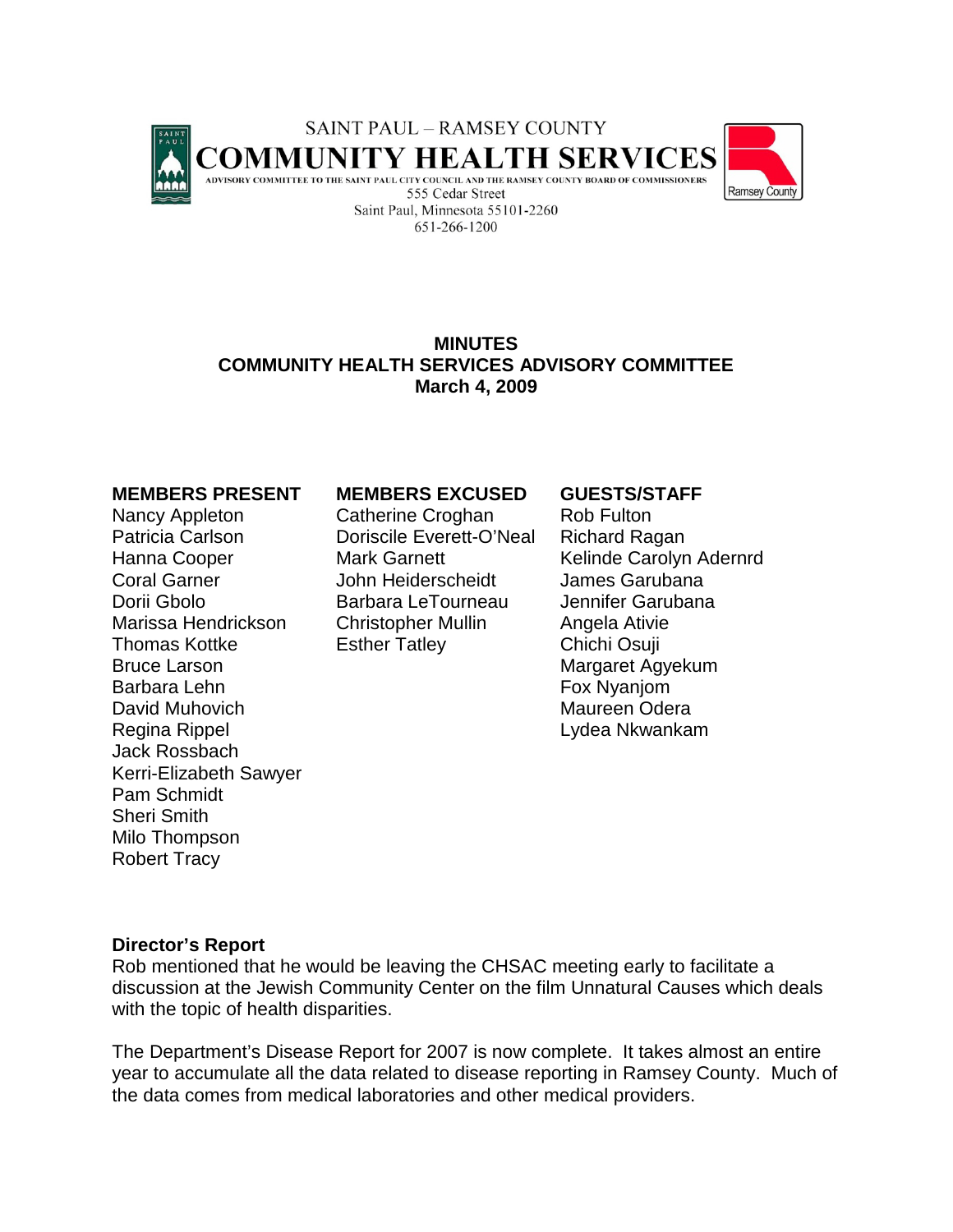Rob talked about the department's budget for 2009 and coming years. There was a cut in Local Program Aid to the County for fiscal year 2009 of approximately \$7 million. Half of the shortfall was made up when the health insurance plan for employees was negotiated for 2009 saving \$3.5 million. The public health department's share of the remaining amount is approximately \$414,000. To deal with the remaining shortfall a vacancy review committee has been put in place. Staff is encouraged to respond to a survey in survey monkey with ideas on reducing expenses and increasing revenues.

The Department is looking at a possible \$1 million shortfall in 2010. There are many things happening that will influence how we make up this shortfall. First, the State shortfall was not as large as was projected. Second, there is money in the stimulus bill for public health. There is additional money for eligibility and reimbursement rates, there is the 317 Fund for vaccinations, and there is \$650 million going to the CDC. In the President's 2010 budget there are dollars to expand the family-home –visitingprogram using a model such as the Nurse Family Partnership. There may also be dollars for an electronic medical records program call HIT. There is rapid movement of hospital and clinics moving to electronic medical systems.

The County Board may delay the budget process until June 2009. As the Department's leadership team starts making budget decisions Rob will be sharing the information with the committee. Saint Paul however is facing some serious budget issues with a \$25 million shortfall and layoffs beginning in April and incentives for early retirement.

An interesting fact is the Twin Cities (Ramsey and Hennepin counties) have the lowest rate of uninsured in the nation at only about 7%.

# Space Issues

We are relocating approximately 70 staff from Government Center West to Plato Blvd. on May 22, 2009. We will save \$60k annually by not having to pay a parking bill. We will also be paying for a smaller leased space. This will be the first time for most employees to have new (refurbished) office equipment that is ergonomically designed and color coordinated. The new offices will also have 2 treadmills and a shower available for staff who want to exercise.

# **Chairperson's Report**

All County representatives on the committee should expect some communication with the county clerk. Almost everyone will need to fill out an application and reapply for appointment to the committee. Many appointments expire in June. The chair mentioned she hopes that everyone will want to continue their work on the committee. Members should direct their questions and or concerns to **[bonnie.jackelen@co.ramsey.mn.us](mailto:bonnie.jackelen@co.ramsey.mn.us)**

# **Discussion Regarding Draft Recommendations**

The committee had some great discussion on the topics presented at the last five meetings.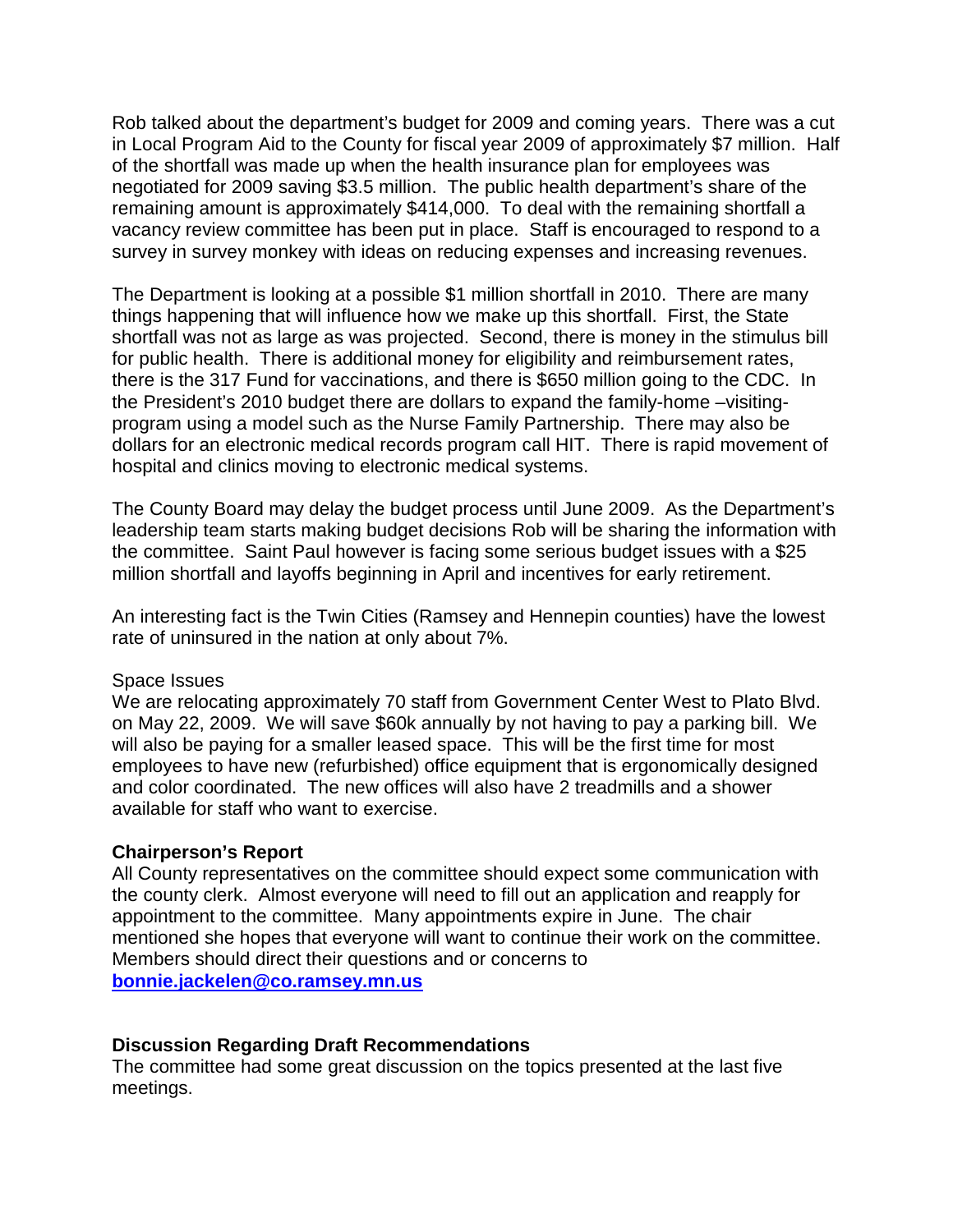The first topic discussed was councilman Helgen's desire to support Minneapolis in the banning of trans fats and requiring calorie labeling in Saint Paul at certain food establishments. There was considerable lively discussion on this topic. Dr. Kottke spoke from his perspective as a cardiac surgeon and as a member of the West Metro Medical Society. The CHSAC discussed the following possible recommendations. First they would support the survey as proposed by the Saint Paul City Council, Resolution – 09-238 – Requesting the Department of Safety and Inspections to work with the Minnesota Restaurant Association to survey the restaurant industry regarding trans fat in food preparation and menu labeling practices. The staff is asked to report back to the City Council by April 15, 2009 with the survey results. The CHSAC supports the idea of voluntary participation in the survey process. The committee also requests that the results of the survey be provided to the SPRCDPH and the CHSAC. The committee supports the idea that the Environmental Health Section should provide public education to the restaurant owners via the Thought for Food Newsletter on the topics of trans fat and calorie labeling. Committee members were provided with a draft article and were asked to provide comments by March 13.

The next topic discussed by the committee was whether or not to lend support to the Position Statement adopted by the SPRCDPH assisting schools within Ramsey County to create Smoke Free Campuses. The purpose of the position statement is to protect the health of students attending schools, colleges and universities in Ramsey County. Saint Paul - Ramsey County Department of Public Health encourages all academic campuses to prohibit smoking on their entire campus. The committee endorsed (two nays) the proactive role of the SPRCDPH to protect the rights of non-smokers against involuntary health hazards and supported the role of encouraging and working with campuses (faculty, students and staff) to create smoke-free environments. They want to encourage staff to work with students, faculty and staff on the campuses. As was pointed out by several committee members, the industry targets young people for longterm use of their products and we need to push back against their marketing plans. The committee would like to see this topic discussed again in the next program year (Fall of 2009).

Binge Drinking by Young Adults was vigorously discussed. Committee members were provided a copy of the recommendations created and approved by the Minneapolis Public Health Council. After lengthy discussion there was no consensus built regarding approving the recommendations on binge drinking by young adults. The topic was tabled until additional information becomes available. The committee members did ask staff to keep them apprised of the work of the Minneapolis task force and any possible actions by the Minneapolis City Council. Several members thought irresponsible bar owners were the problem and said the DRAM law/insurance should be used to deal with this problem. They did not want to criminalize drinkers. They hoped for communitybased responses and not just relying on enforcement (legislative) tools.

At the annual joint meeting of the CHS Advisory Committees (Minneapolis, Hennepin and Saint Paul-Ramsey County) Minneapolis staff presented their work on the project (DVD and discussion) titled Multicultural Story telling. In the summer of 2006, Minneapolis Public Health developed a gender-balanced community advisory